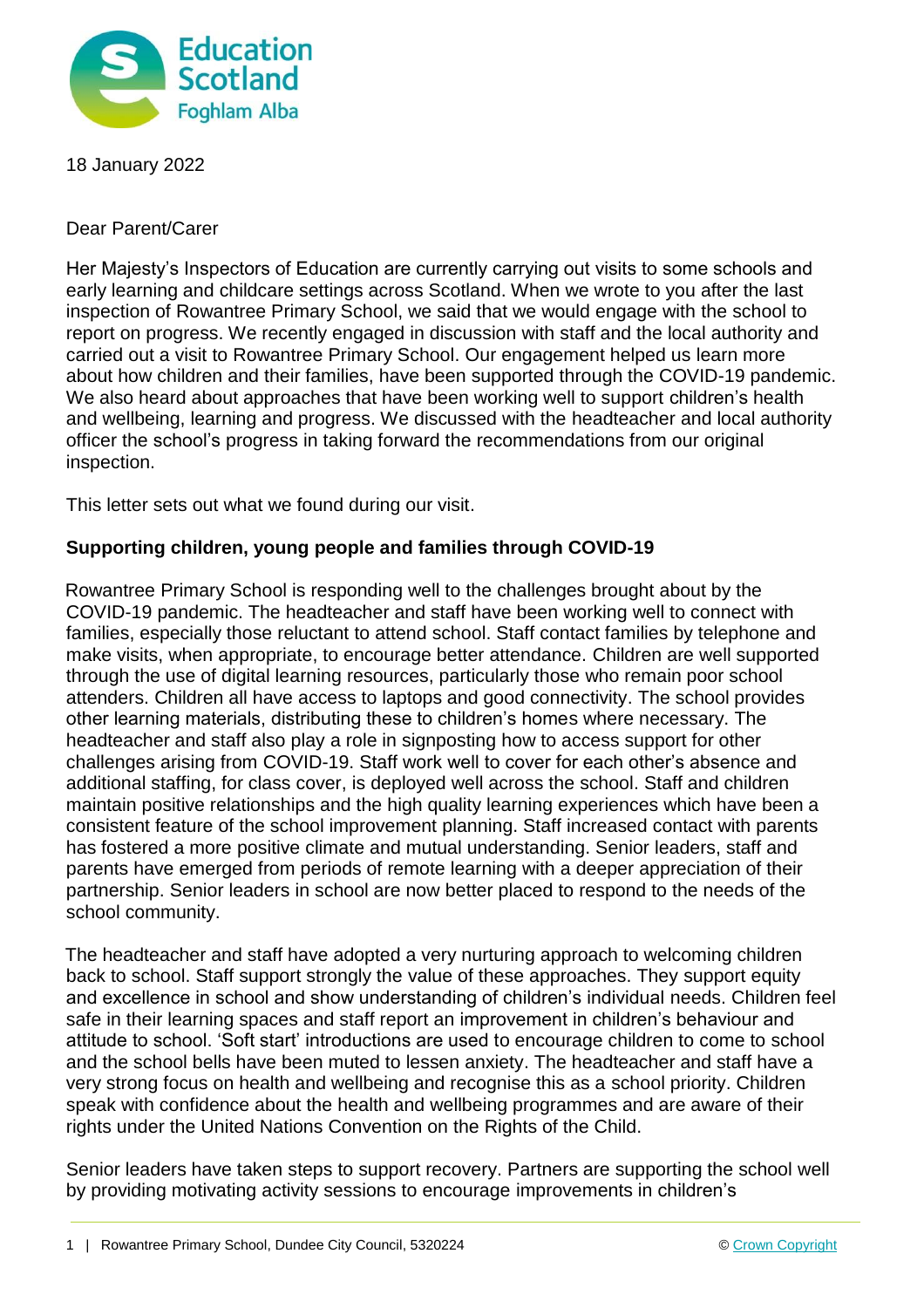

attendance. Teaching staff have established tuition classes for children who feel they may have missed important work through absence during periods of remote learning. Staff are aware of the individual needs of children and address these well through both universal and targeted support. Parents told us they now feel better informed about their children's learning through the use of the newsletter and digital media. These methods of communication share what children are learning weekly and welcome any questions. Teachers are approachable and keen to help parents support their children's progress

## **Progress with recommendations from previous inspection**

Senior leaders have developed a consistent and sustained approach to leadership at all levels. They have empowered staff to lead on identified key areas of curriculum. Curriculum leaders have taken responsibility for leading areas for improvement including literacy, writing, digital numeracy and play pedagogy in early years. Senior leaders now observe lessons regularly and share strengths and areas for improvement with staff. Staff participate in peer observations and feedback to colleagues on strengths and areas for improvement. Teachers have improved their teaching approaches significantly. They are increasing the pace of activities related to raising children's attainment. Children are now challenged at an appropriate level. Tasks are differentiated to take account of different levels of ability. As a result, there is an improving picture of raising attainment. This is supported well by improved pedagogy, the use of peer partner work and feedback through regular observations. There is now a more systematic approach to planning for improvements to help children to make the best possible progress.

The leadership team are now recording improved attainment data from across the school. They have gathered robust information on the progress of all children. Children are involved in planning their lessons. They are offered choices on topics and activities. Children discuss learning intentions with the teacher and each other and co-construct the success criteria for each learning experience. Children speak confidently about their learning and teachers use questions well to further children's understanding.

The headteacher and staff have robust and detailed tracking and monitoring systems in place to support children's learning and progress. There are clear processes in place which are understood and used well by teachers across the school to track and monitor children's progress. Information is shared digitally across the school and staff benefit from having access to one another's planning and assessment data. This data is discussed with staff at planned and regular consultation meetings and forms the basis for interventions made to support individual children's needs. Staff continue with their professional development work on moderation and assessment and are building expertise in their professional judgement and the assessment of a level. Staff have a clear understanding of how accurate assessment informs next steps in learning for children.

The headteacher and staff have well-developed systems in place for identifying and planning support for children with a wide range of additional support needs. Staff and partners respond promptly to the needs and circumstances of children with a range of needs. Staff offer differentiated activities and targeted support in class, nurture groups and clubs and activities, which encourage children to engage positively with school. Parents are now involved actively in supporting target-setting within individual learning plans and attend review meetings regularly. Staff are now well aware of legislation related to additional support needs. Staff